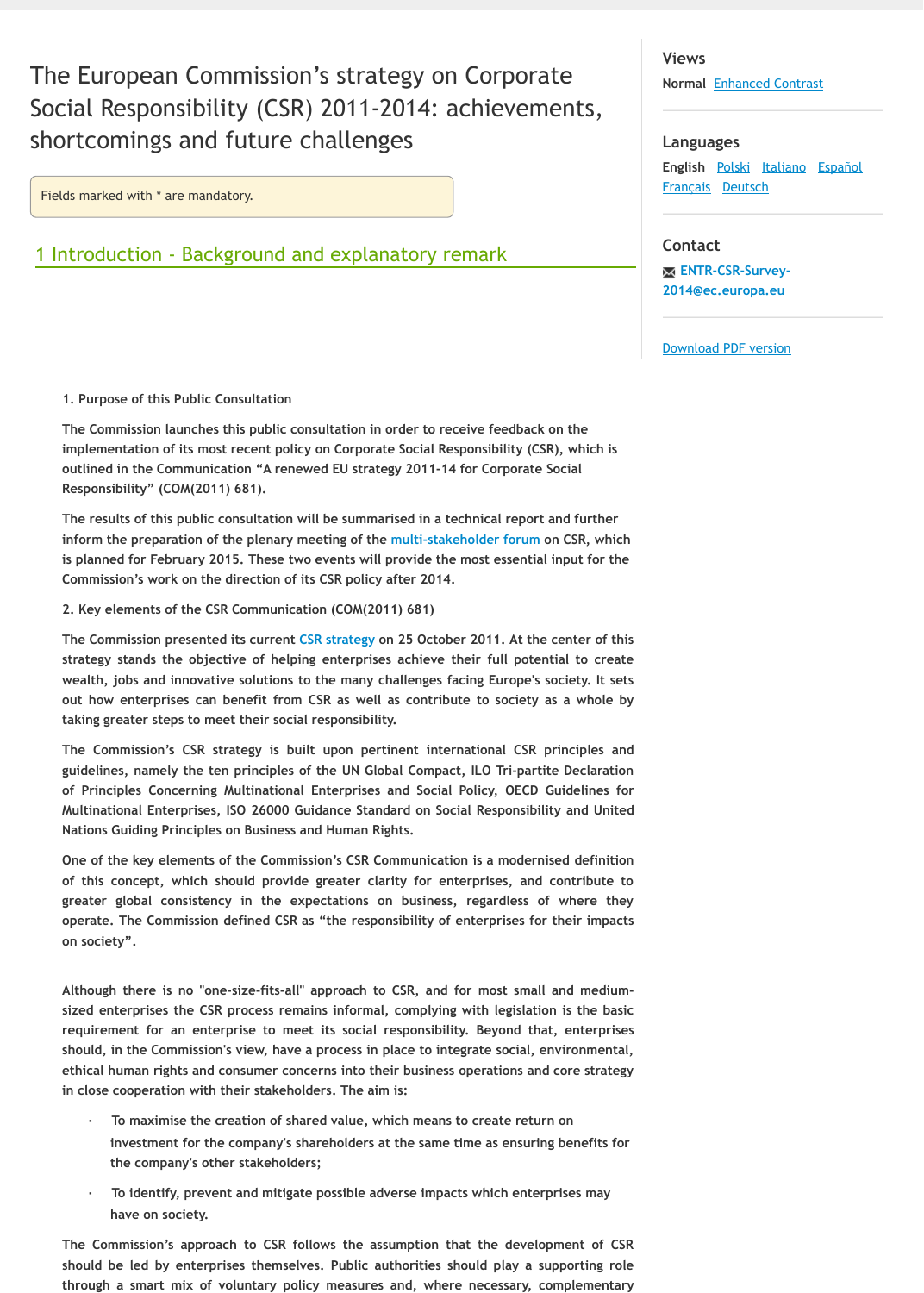- **investment community to use and integrate environmental, social and governance (ESG) information.**
- **5. Improving company disclosure of social and environmental information: the Commission revised the Accounting Directives on the disclosure of non-financial and diversity information by certain large companies and groups.**
- **6.** Further integrating CSR into education, training and research: the Commiss sponsored for example a research project on Impact Measurement and Performal **Analysis of CSR.**
- **7. Emphasizing the importance of national and sub-[national CSR policies](http://www.europeancsrawards.eu/): the Commission launched a CSR peer review process with EU Member States to facilit the development and/or revision of their own plans for the promotion of CSR.**
- **8. Better aligning European and global approaches to CSR:**
	- **8.1[. Focusing on](http://www.csreurope.org/csr-and-sustainability-machine-tools-sector) in[ternationally r](http://www.responsiblehousing.eu/en/)ecognised CSR principles and guidelines: the** Commission published a first monitoring report of the commitments of la **[European enterpri](http://ec.europa.eu/public_opinion/flash/fl_363_en.pdf)ses to take account of internationally recognized guideli and principles.**
	- **8.2. Implementing the UN Guiding Principles on Business and Human Rights: Commission published guidance material for SMEs and three sectors.**
	- **8.3. Emphasising CSR in relations with other countries and regions in the world:** an example, CSR features more frequently on the agenda of political dialog **with third countries and trade n[egotiations \(see](http://ec.europa.eu/internal_market/publicprocurement/docs/modernising_rules/reform/fact-sheets/fact-sheet-07-environmental_en.pdf) for [examp](http://ec.europa.eu/internal_market/publicprocurement/docs/modernising_rules/reform/fact-sheets/fact-sheet-08-social_en.pdf)le the EU-So Korean Free Trade Agreem[ent, Art.](http://ec.europa.eu/enterprise/policies/sustainable-business/files/reporting-disclosure/1-integrated-esg-analysis_en.pdf) 13.6 (2) and Annex 13 1. (d)).**

**The full implementation table regarding the Commission's activities can be found here.**

This public consultation aims in particular to receive feedback on the various activ streams in order to learn whether they were useful, successful or whether specific acti **were missing. It also aims to r[eceive input about wh](http://ec.europa.eu/internal_market/accounting/non-financial_reporting/index_en.htm)at future challenges exist in CSR and all of the state in CSR what prospective activities might be required.**

## 2 About the Respondent

2.1 Please indicate your full name: **\***

Patti Rundall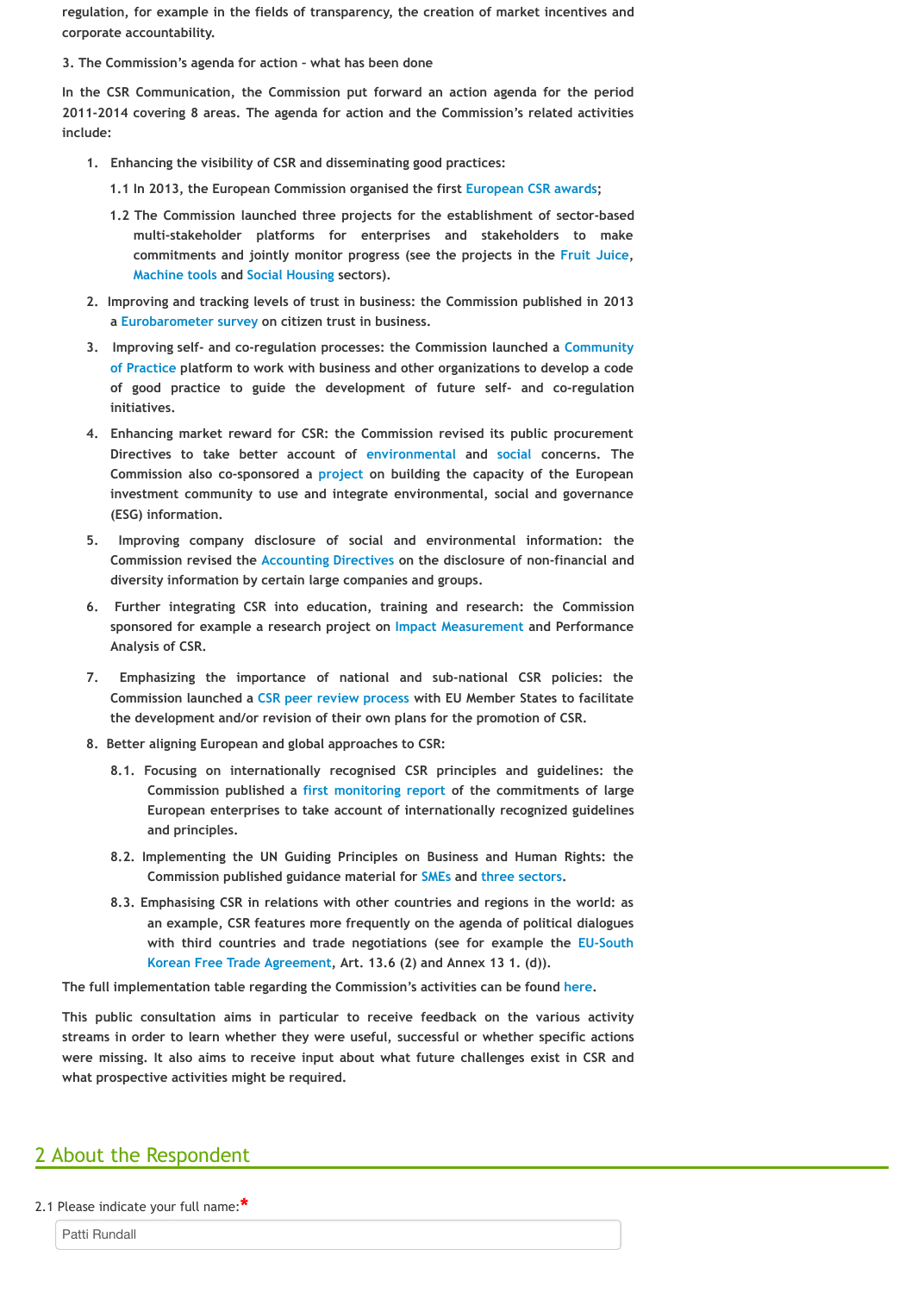2.2 Please provide your contact details (e-mail, phone no.)

- 2.3 Are you replying as: **\***
	- National authority (EU member state)  $\left(\begin{array}{c} \end{array}\right)$
	- Regional authority (EU member state)  $\bigcirc$
	- National authority (non-EU member state) O
	- Industry association  $\left(\begin{array}{c} \end{array}\right)$
	- Individual company (more than 250 employees) O
	- Individual company (less than 250 employees)  $\bigcirc$
	- International organisation  $\left( \quad \right)$
	- Civil Society representative  $\bigodot$
	- EU citizen
	- Other, please specify ○

prundall@babymilkaction.org, 01223 464420

2.4 Your country/ies - if responding on behalf of an organisation/association/authority, please specify all countries represented by your membership **\***

- **Austria**
- **Belgium**
- □ Bulgaria
- □ Croatia
- Cyprus
- Czech Republic
- Denmark □
- □ Estonia
- □ Finland
- **France**
- Germany  $\cup$
- Greece  $\Box$
- **E** Hungary
- □ Ireland
- $\Box$  Italy
- □ Latvia
- □ Lithuania
- **Luxembourg**
- 
- □ Malta
- Netherlands 0
- Poland  $\Box$
- Portugal  $\Box$
- Romania U
- Slovakia U
- Slovenia 0
- □ Spain
- □ Sweden
- United Kingdom
- Other, please specify 0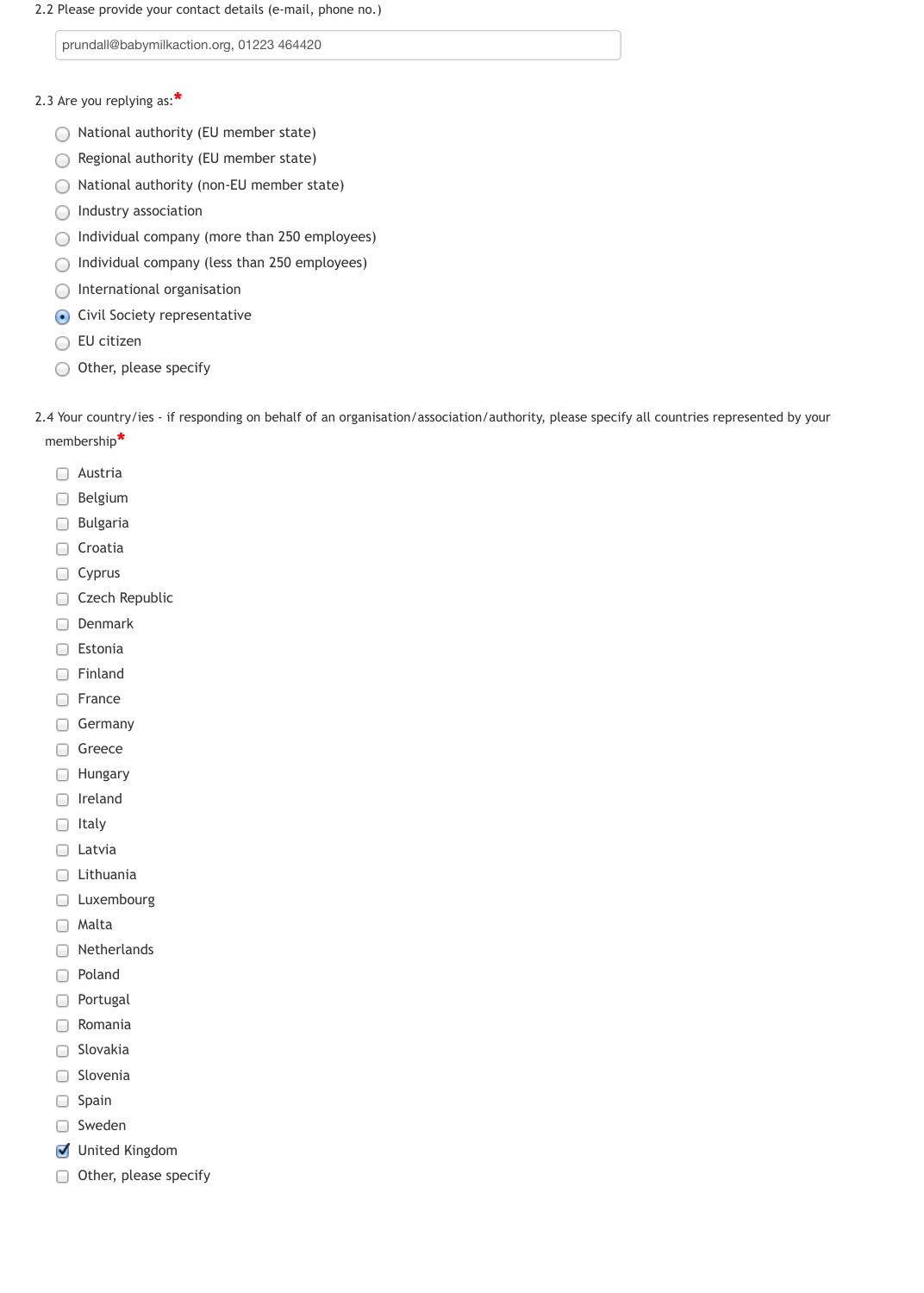**Under the name indicated** (I consent to publication of all information in my contribution and I declare that none of it is under copyright restrictions that prevent publication)

**Anonymously** (I consent to publication of all information in my contribution except my name/the name of my organisation ◯ and I declare that none of it is under copyright restrictions that prevent publication)

|               | $(5 = highest, 1 = lowest indicator)$ |
|---------------|---------------------------------------|
| 5             |                                       |
| 4             |                                       |
| 3             |                                       |
| $\mathcal{L}$ |                                       |
|               |                                       |

 $\odot$  1

**Not at all - keep it confidential** (The contribution will not be published, but will be used internally within the Commission)

# 3 The role of the Commission in CSR

3.1 Please indicate whether you think that the Commission **should engage in a policy on CSR**?

 $(5 =$  highest,  $1 =$  lowest indicator)  $\bigcirc$  5  $\bigcirc$  4  $\bigcirc$  3  $\bigcirc$  2  $\odot$  1

Very useful  $\bigcirc$ 

Useful  $($ 

2.5 How would you prefer your contribution to be published on the Commission website? **\***

#### 3.2 Please indicate whether you think that the Commission **puts adequate emphasis on CSR**?

3.3 To date, who would you say have been the **most important actors in promoting CSR**?

**Please choose maximum three answers**

- **Private sector (Company, Social enterprise, Business Associations, Investment community)**
- □ Public authorities (European, National, Regional, Local)
- **International organisations**
- **Civil Society Organisations (CSO)**
- Consumers (citizens)  $\begin{array}{c} \square \end{array}$
- Business customers
- Academia (universities, including business schools, research organisations)
- $\Box$  Others, please specify

4.1 How would you assess the **overall impact** of the Commission's policy on CSR?

Less useful

Not useful

◯ Neutral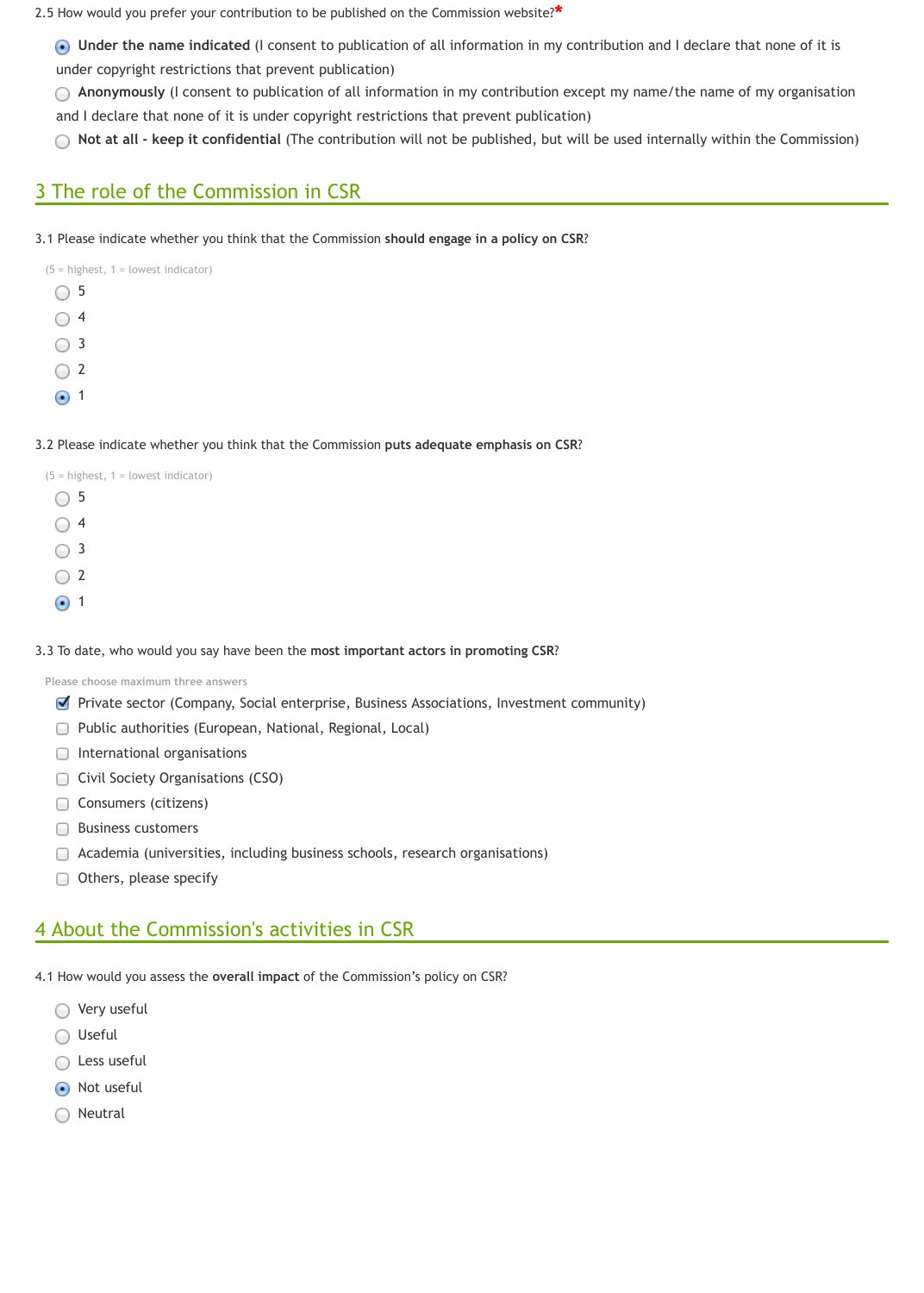#### 4.2 What would you say has been the **most important contribution** of the CSR Communication (COM(2011) 681)?

**Please choose maximum three answers**

- A new definition of CSR
- International leadership and setting of minimum expectations in CSR 0
- Emphasising the importance of CSR with companies and the society as a whole 0
- Mainstreaming CSR in a wide range of policies O
- Enhancement of visibility (CSR awards, MSF platforms) O
- Improving framework conditions (market incentives, e.g. public procurement)  $\cup$
- The proposal for a Directive on the disclosure of non-financial and diversity information by certain large companies and groups
- **Publication of guiding material on CSR**
- Other, please specify (maximum 100 characters)

*Text of 1 to 100 characters will be accepted (7 characters left)*

These questions presuppos that CSR is a GOOD thing when it is mainly used as Public relation

4.3 In the 2011 CSR Communication (COM(2011) 681), the Commission outlined an agenda for action which includes eight priority work streams. Regarding the topics of this agenda for action, **please assess the activity streams according to importance**:

## 4.2 Other **\***

|                                                                                                                                      | <b>Very</b><br>important                      | Important                                   | Less<br>important        |
|--------------------------------------------------------------------------------------------------------------------------------------|-----------------------------------------------|---------------------------------------------|--------------------------|
| 1. Enhancing the visibility of CSR and disseminating good practices (see European CSR<br>awards, multi-stakeholder platforms)        |                                               | $($ )                                       | $\left( \bullet \right)$ |
| 2. Improving and tracking levels of trust in business                                                                                | (                                             | $($ )                                       | $\left( \bullet \right)$ |
| 3. Improving self-and co-regulation processes                                                                                        | $($ )                                         | (                                           | $\left( \bullet \right)$ |
| 4. Enhancing market reward for CSR:<br>A. Consumption                                                                                |                                               | $\left( \quad \right)$                      | $\left( \bullet \right)$ |
| <b>B. Public Procurement</b>                                                                                                         |                                               |                                             | $\left( \bullet \right)$ |
| C. Investment                                                                                                                        |                                               |                                             | $\left( \bullet \right)$ |
| 5. Improving company disclosure of social and environmental information                                                              | $\left( \bullet \right)$                      |                                             |                          |
| 6. Further integrating CSR into education, training and research                                                                     |                                               | (                                           | $\left( \bullet \right)$ |
| 7. Emphasising the importance of national and sub-national CSR policies                                                              |                                               |                                             | $\left( \bullet \right)$ |
| 8. Better aligning European and global approaches to CSR:<br>A. Focusing on internationally recognised CSR principles and guidelines | $\left( \begin{array}{c} \end{array} \right)$ | $\left(\begin{array}{c} \end{array}\right)$ | $\left( \bullet \right)$ |
| B. Implementing the UN Guiding Principles on Business and Human Rights                                                               | $($ )                                         | $($ )                                       | $_{\odot}$               |
| C. Emphasising CSR in relations with other countries and regions in the world                                                        | $\qquad \qquad \Box$                          | $\qquad \qquad$                             | $(\bullet)$              |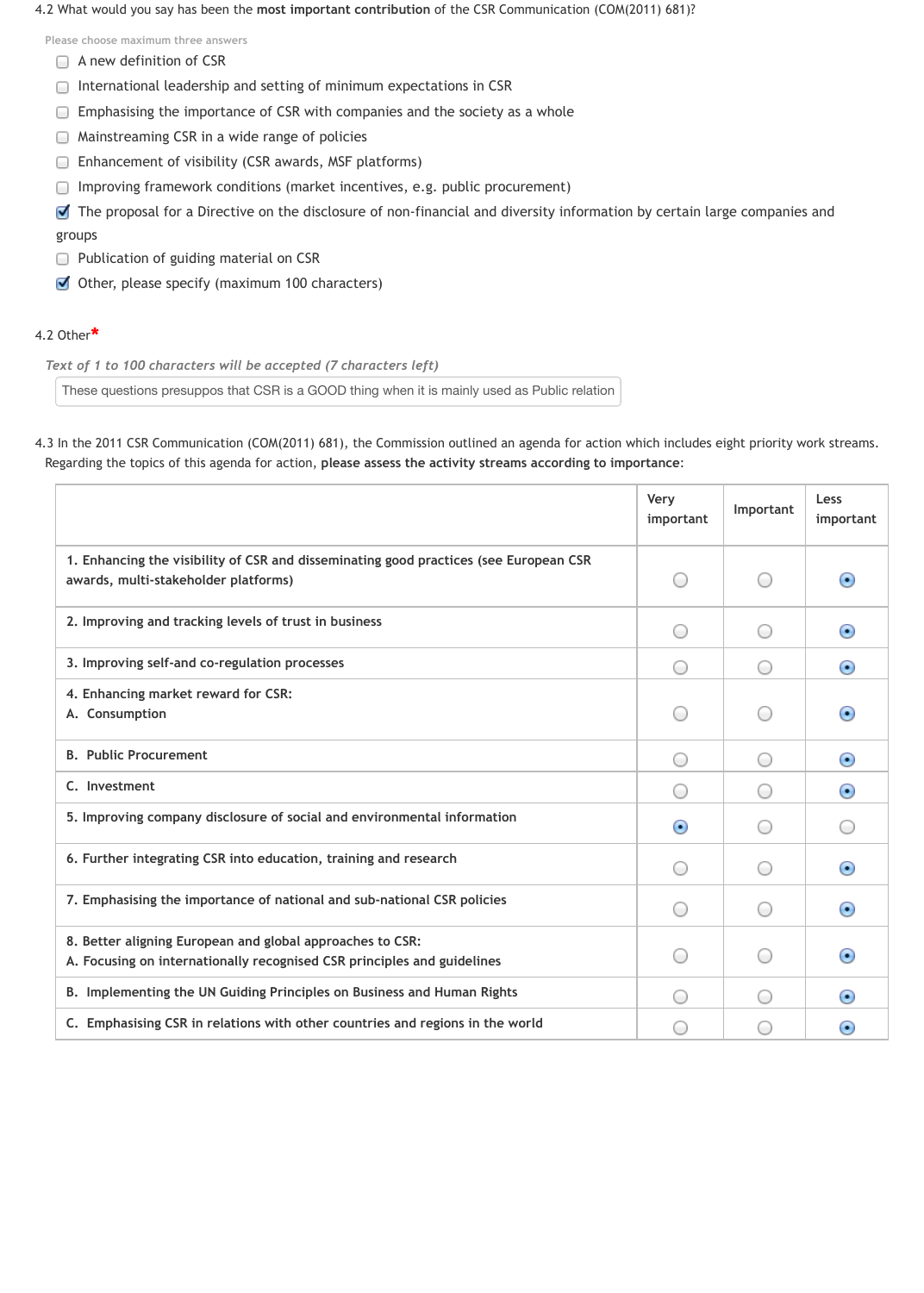4.4 In the 2011 CSR Communication (COM(2011) 681), the Commission outlined an agenda for action which includes eight priority work streams. Please indicate if you believe that the Commission was **successful with the implementation of these activities or not**.

|                                                                                                                                      | <b>Very</b><br>successful | Somewhat<br>successful | <b>Not</b><br>successful                    | don't<br>know            |
|--------------------------------------------------------------------------------------------------------------------------------------|---------------------------|------------------------|---------------------------------------------|--------------------------|
| 1. Enhancing the visibility of CSR and disseminating good practices (see<br>European CSR awards, multi-stakeholder platforms)        |                           |                        | $\left( \quad \right)$                      | $\left( \bullet \right)$ |
| 2. Improving and tracking levels of trust in business                                                                                |                           |                        |                                             | $\left( \bullet \right)$ |
| 3. Improving self-and co-regulation processes                                                                                        |                           |                        | $(\quad)$                                   |                          |
| 4. Enhancing market reward for CSR:<br>A. Consumption                                                                                | $\left( \bullet \right)$  |                        | $\left( \quad \right)$                      |                          |
| <b>B. Public Procurement</b>                                                                                                         |                           |                        | $\left( \quad \right)$                      | $\left( \bullet \right)$ |
| C. Investment                                                                                                                        |                           |                        | $($ )                                       | $($ )                    |
| 5. Improving company disclosure of social and environmental information                                                              |                           |                        | $\left( \bullet \right)$                    |                          |
| 6. Further integrating CSR into education, training and<br>research                                                                  |                           |                        | $\left( \bullet \right)$                    |                          |
| 7. Emphasising the importance of national and sub-national CSR policies                                                              |                           |                        | $($ )                                       | $_{\odot}$               |
| 8. Better aligning European and global approaches to CSR:<br>A. Focusing on internationally recognised CSR principles and guidelines |                           | $($ )                  | $\left(\begin{array}{c} \end{array}\right)$ | $_{\odot}$               |
| B. Implementing the UN Guiding Principles on Business and Human Rights                                                               |                           |                        | $\odot$                                     |                          |
| C. Emphasising CSR in relations with other countries and regions in the world                                                        |                           |                        | 0                                           | $_{\odot}$               |

*Text of 1 to 100 characters will be accepted (18 characters left)*

This is important. It should not be a voluntary CSR issue, It should be mandatory.

*Text of 1 to 100 characters will be accepted (9 characters left)*

It is inappropriate to promote corporate sponsorship and CSR in schools. Regulation is need

*Text of 1 to 100 characters will be accepted (6 characters left)*

The question assumes 'success' if the commission promotes CSR as a model Impossible to an

## 4.4 Please specify why (5) **\***

## 4.4 Please specify why (6) **\***

4.5 Were there any shortcomings or activities missing in the agenda for action of the 2011 CSR Communication (COM(2011) 681)?

## 4.4 Please specify why (8 B) **\***

Yes (please specify)

○ No

◯ I don't know

*Text of 1 to 200 characters will be accepted (20 characters left)*

4.5 Please specify **\***

The risks of building 'trust' in self-regulation the risks of ISDS, TTIP. The need for protection of whistleblowers and legal requirements to abide by WHA Resolutions & Treaties.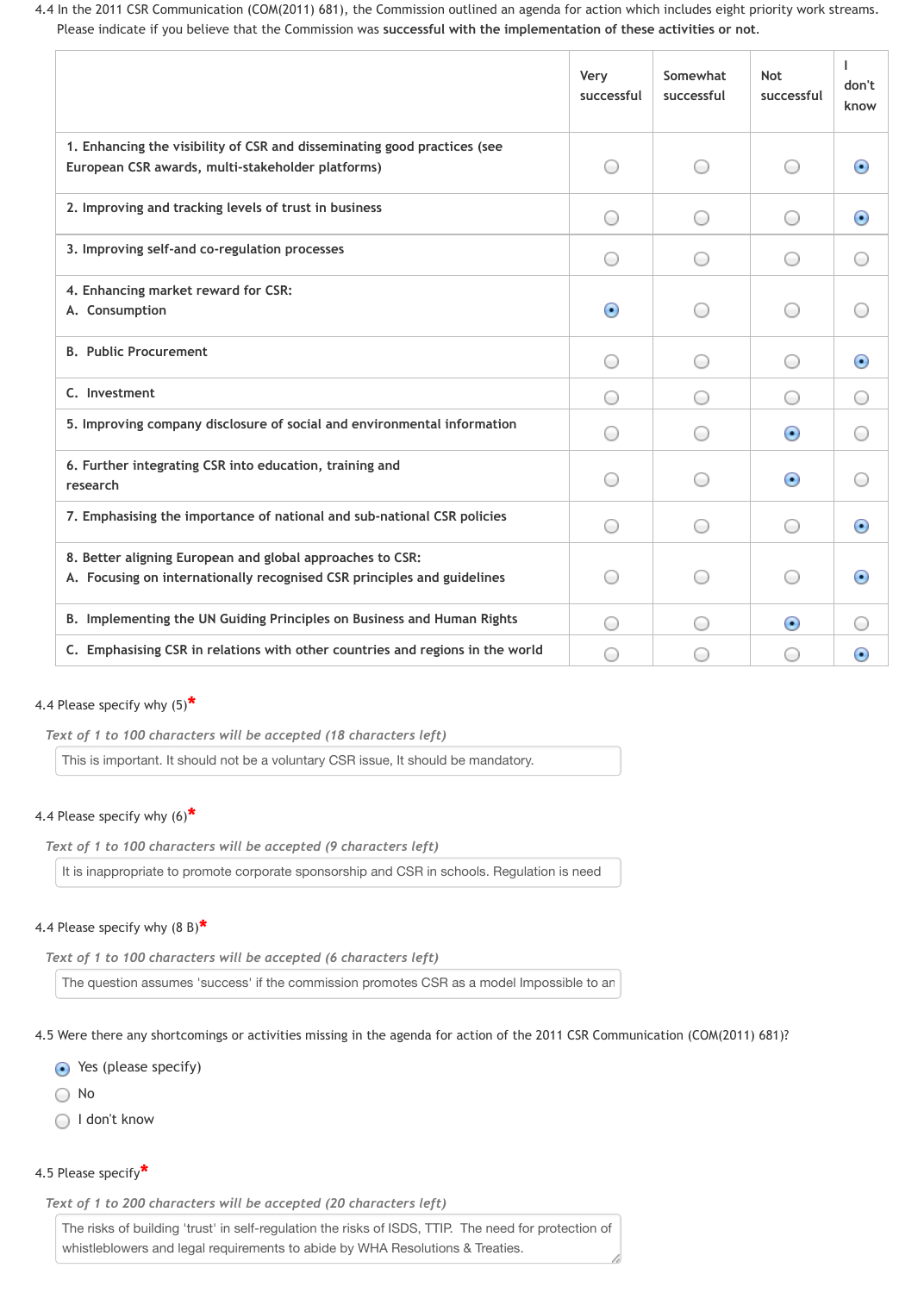*Text of 1 to 300 characters will be accepted (26 characters left)*

UN Human Rights Council's international legally binding instrument on business and human rights. EU Action Plan on C[hildhood Obes](http://eur-lex.europa.eu/LexUriServ/LexUriServ.do?uri=CELEX:31978L0660:EN:NOT)ity ri[ghtly calls for](http://eur-lex.europa.eu/LexUriServ/LexUriServ.do?uri=CELEX:31983L0349:en:HTML) no sponsorship by food and drink

# 5 Fu[ture issues on CSR](http://trade.ec.europa.eu/doclib/docs/2014/march/tradoc_152228.pdf)

- 5.1 What would you say should be the **role of the Commission** in CSR?
	- $\Box$  International standard setting / leadership in CSR
	- $\Box$  Raising the awareness and visibility of CSR
	- **Bringing stakeholders together around key CSR issues**
	- Supporting companies in implementing CSR
	- $\blacksquare$  The Commission should not be active in CSR at all
	- Other, please specify

## 5.1 Other **\***

#### *Text of 1 to 250 characters will be accepted (19 characters left)*

CSR, as described on p 3, is used primarily for PR/market purposes so should not be permitted. Instead of CSR Commission should hold companies legally accountable for